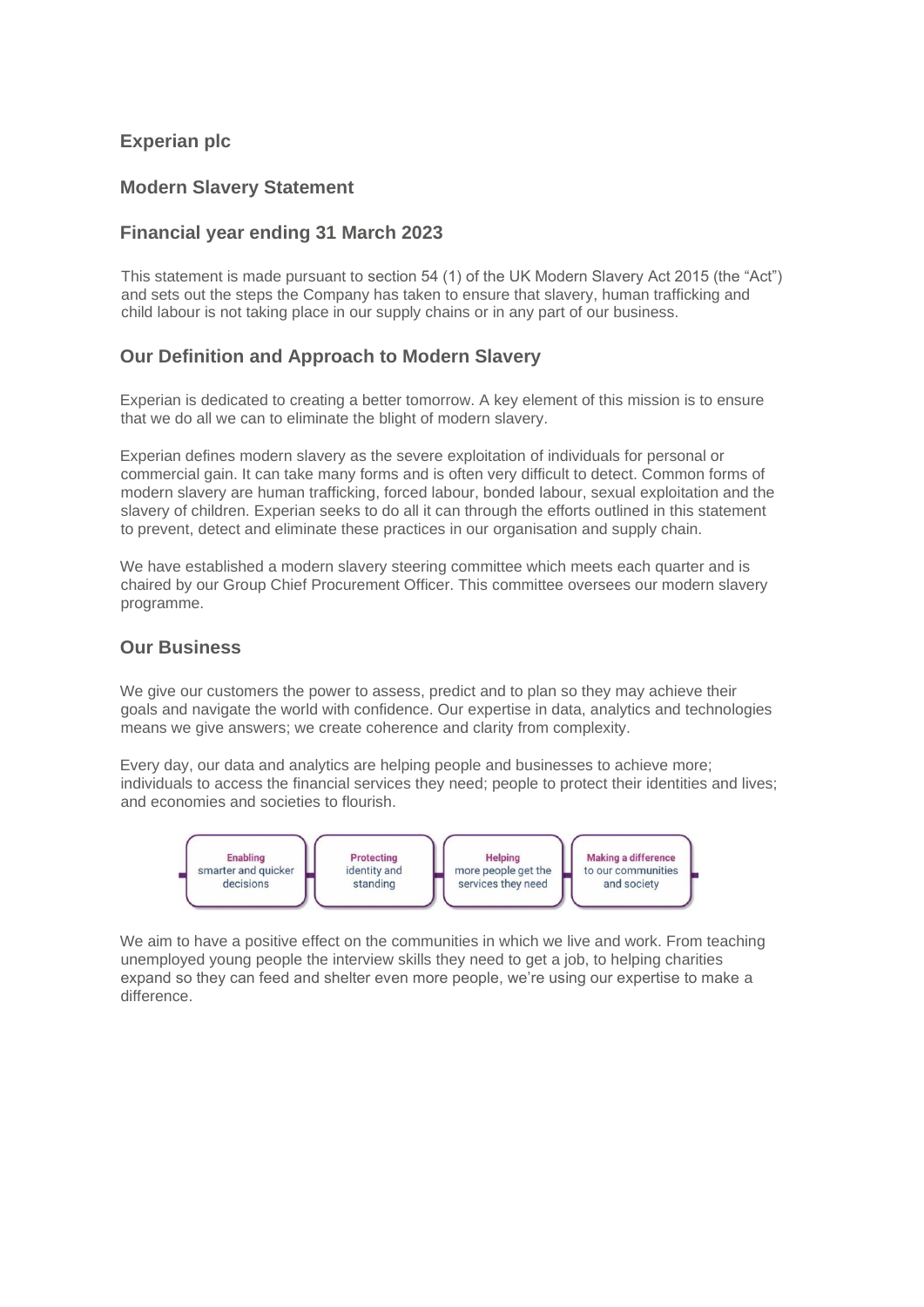### **How we work**

How we work is as important as what we do. We recognise that our work carries with it an enormous responsibility, and our guiding principle is to treat everyone fairly and their data with respect.

# **Our Structure and Supply Chain**

Experian is the world's leading global information services company. During life's big moments from buying a home or a car, to sending a child to college, to growing a business by connecting with new customers - we empower consumers and our clients to manage their data with confidence. We help individuals to take financial control and access financial services, businesses to make smarter decisions and thrive, lenders to lend more responsibly, and organisations to prevent identity fraud and crime.

We have 20,000 people operating across 44 countries and every day we're investing in new technologies, talented people, and innovation to help all our clients maximise every opportunity. We are listed on the London Stock Exchange (EXPN) and are a constituent of the FTSE 100 Index.

Learn more at [www.experianplc.com](http://www.experianplc.com/) or visit our global content hub at our [global news blog](http://www.experian.com/blogs/news) for the latest news and insights from the Group.

Each year Experian Group companies spend c\$1.6bn with external vendors on goods and services. The majority of this spend is on IT, professional services, data and marketing. Our suppliers employ over 6,000 contractors who work on Experian projects, many of these are based in India and are specialists in software development.

Given the nature of Experian's business we believe the risk of modern slavery in our organisation and supply chain is low compared with businesses operating in other sectors. Nonetheless, we are not complacent and continue to focus on improving our procedures and policies to ensure that there is no modern slavery in our organisation or supply chain.

# **Our Standards and Policies**

We have standards and policies in place which combat the risk of modern slavery.

Our employees:

- are provided with a written contract of employment which sets out their rights as employees clearly and which comply with local laws;
- comply with our Global Code of Conduct which is published at <https://www.experianplc.com/responsibility/our-policies/> and communicated to employees via a mandatory online annual training module;
- are provided with a global confidential helpline where any concerns can be reported anonymously 24 hours per day. Any instances of whistleblowing are received by our Head of Global Internal Audit. If serious, a triage committee assesses the report, agrees on next steps and decides on reporting lines. The committee is also responsible for ensuring that all whistleblowing policies are adhered to in relation to the whistleblower. Where a supplier is involved, the owning business have responsibility for ensuring the supplier responds to any violations and undertakes any recommended actions;
- are provided with an all-employee communication highlighting the risks of modern slavery and how they can report any suspected instances.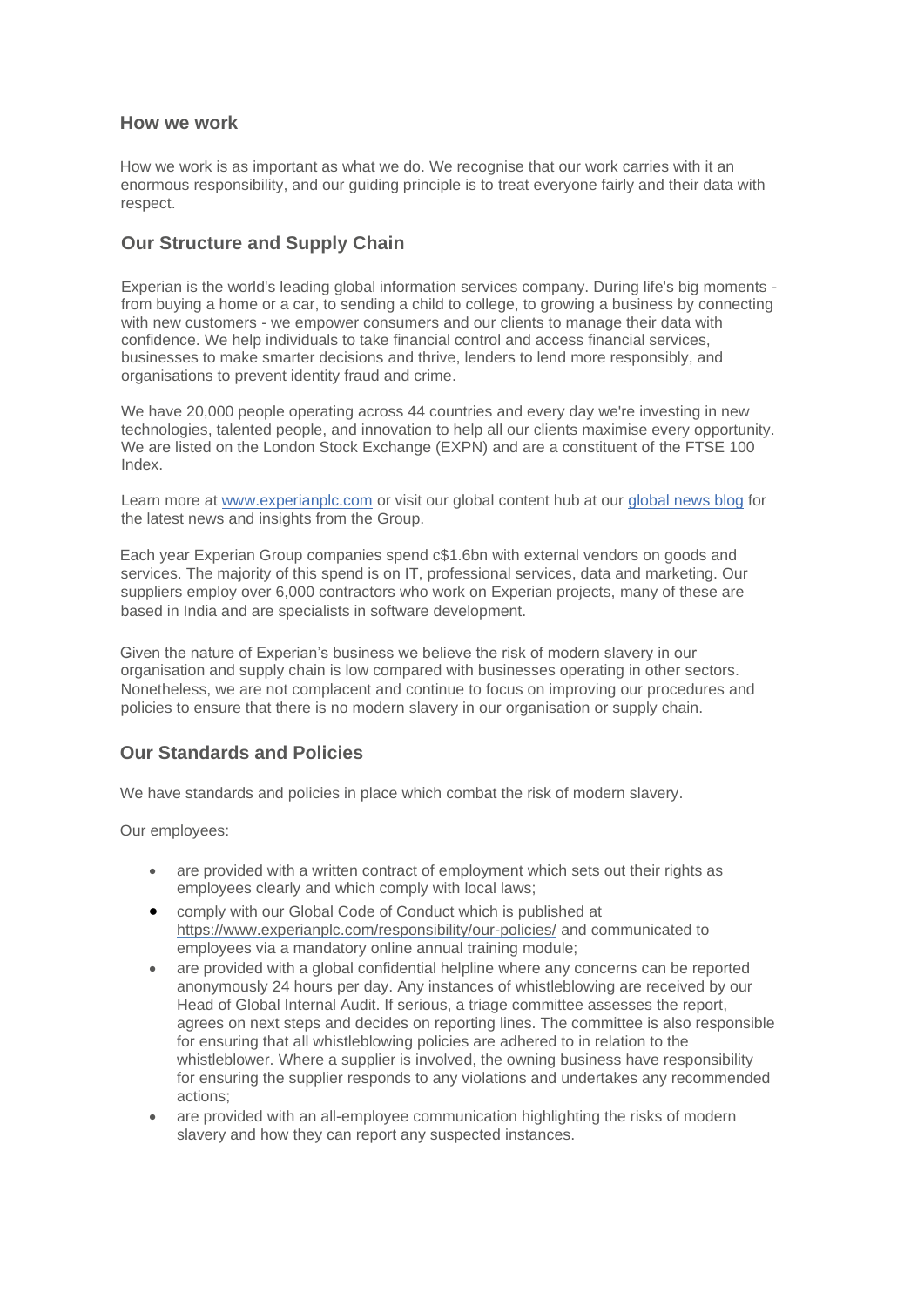Our suppliers:

- are obligated under our contractual terms and conditions to maintain acceptable controls and standards in respect of their employees and their rights and freedoms, and replicate these in any contract with subcontractors that they may use to deliver services to us;
- are assessed as part of our Procurement process we undertake appropriate due diligence checks as part of this process and include a section on modern slavery at the beginning of any new transaction;
- must comply with our Supply Chain Principles as a minimum, which can be found at <https://www.experianplc.com/responsibility/our-policies/> and specifically covers human trafficking, modern slavery and forced/child labour; and

### **Due Diligence**

When starting a new relationship with a supplier, we:

- ask questions at the outset of any competitive process around a supplier's modern slavery compliance;
- may conduct onsite assessments of supplier premises where services are to be delivered and request to see policies and statements around modern slavery; and
- obligate suppliers to comply with our supply chain principles.

#### **Risk Assessment**

We continue to assess our existing supply chain by carrying out desktop assessments in the UK and Ireland, North America, Latin America, EMEA/Asia Pacific annually, and select those we believe are more exposed to potential modern slavery risks.

Our internal and external operational activities are primarily service based. As a consequence, our risk assessment is that the primary risks of modern slavery, whilst remaining low, relate to excessive working hours (where victims are forced to work more than the maximum hours allowed by the law of the country of operation) and bonded labour. Our assessment activities are therefore focused on these areas.

The assessment questionnaire includes a series of questions to ascertain the supplier's knowledge, approach and policies relating to modern slavery risks in their business. This includes reviewing their modern slavery statements and supporting policies where available.

We received 55 responses to our 2021 desktop assessment. The majority of our suppliers conducted due diligence and had processes in place for employees to raise modern slavery concerns. Our regional buyers undertook follow-up work with suppliers of particular concern following guidance from the Slave Free Alliance and our legal team.

As a founder member of the Slave Free Alliance [https://www.slavefreealliance.org/,](https://www.slavefreealliance.org/) we seek their input each year when developing and undertaking internal or external assessments. We also have a panel of external auditors available to undertake in depth supplier assessments where required. The auditor is selected based on location, capacity and whether there is any potential conflict of interest.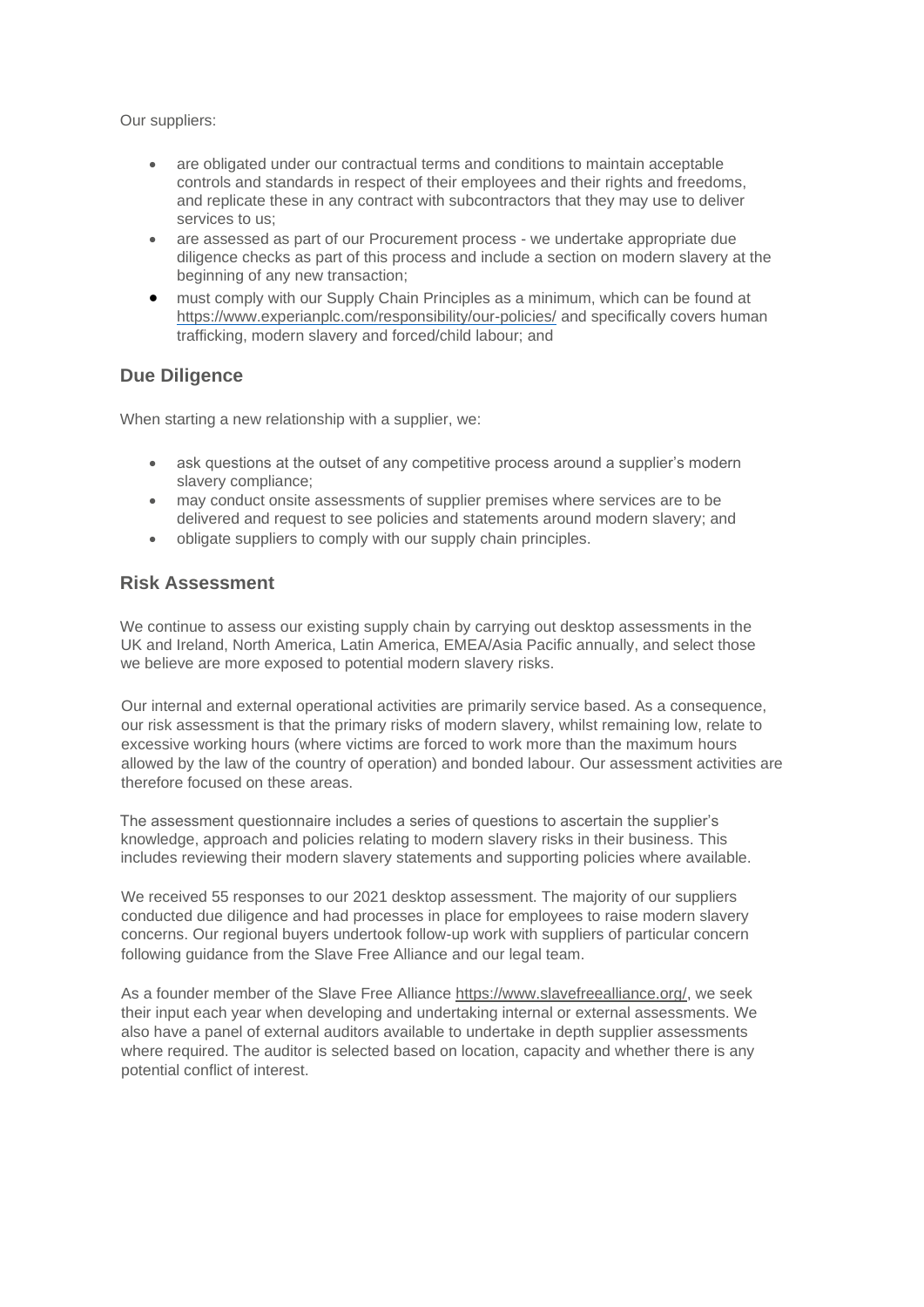# **Training**

A global briefing note on modern slavery has been issued to all staff via our internal intranet. This highlights what modern slavery is, and how employees should report any suspicions and findings. This briefing note is updated annually.

All members of the global procurement team have attended more detailed training on modern slavery. This explains the purpose of the Act, Experian's approach and what members of the procurement team should do if they suspect any form of modern slavery in our supply chain.

## **Summary of Activities for the financial year ended 31 March 2022**

We completed our first annual desktop assessments, managing this centrally through our Procurement Hub. Actions and follow-ups to the assessments have been closed out.

During the year, no calls were received concerning modern slavery to our global confidential helpline.

There have been no instances of modern slavery found in our business or supply chain against the 11 International Labour Organisation indicators in this financial year. We commenced the process for annual desktop assessments for the financial year ending March 2023.

We have renewed our membership with the Slave-Free Alliance for another three years. We work with them to track progress for the against our three-year plan. This is reviewed at our quarterly modern slavery steering committee meetings.

We delivered a supplier focused modern slavery awareness event in October 2021. This was conducted in partnership with the Slave Free Alliance. Our key suppliers attended to learn more about modern slavery and Experian's work in this area.

With funding entirely provided by Experian, Hope for Justice (the charitable arm of the Slave Free Alliance) is implementing a Case Management System ("CMS") called 'Caseworker Connect', developed by Blue Door. This CMS went live in early 2022 for all Hope For Justice's advocacy work. This will enable them to measure complex individual outcomes for survivors, allowing them to store and track live and closed cases in a single, secure database, ensuring more resources can be used for victim recovery and support.

We have established a process, in partnership with Hope for Justice, working with our Fraud & Authentication and Compliance teams to streamline three key processes:

- adapting the identity verification process which, in most circumstances, would be unsuitable for victims of slavery (little or no identification documents).
- with the consent of victims, sending encrypted statutory credit reports directly to Hope for Justice, reducing costs and lead times.
- supporting victims of financial abuse through our dispute process (where financial accounts have been fraudulently opened by impersonation or coercion).